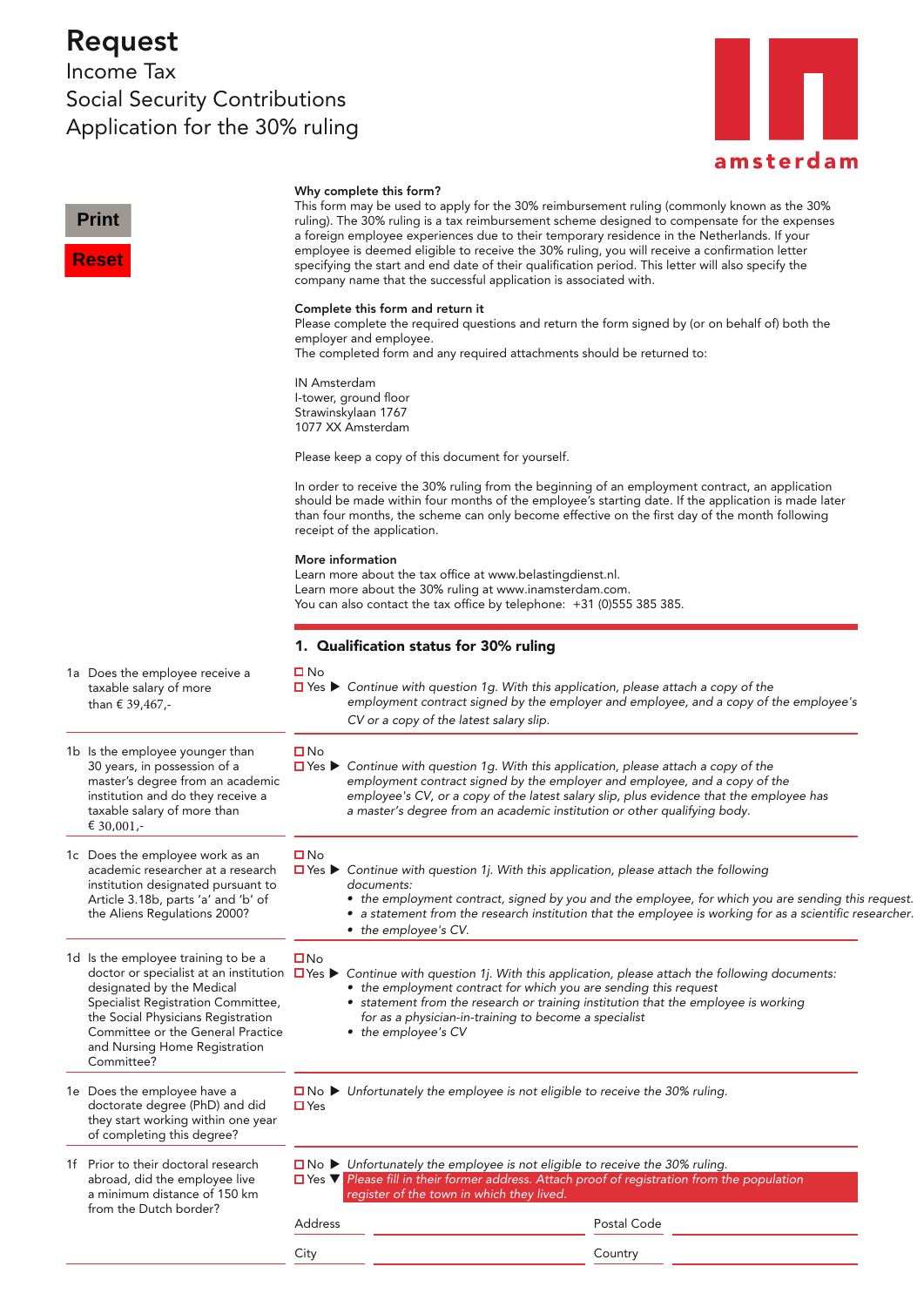## Page 2/4 Request Income Tax

| 1q Sector Code (for the sector in<br>which the employee works)                                                                                                   |                                                                                                                                                                                              |
|------------------------------------------------------------------------------------------------------------------------------------------------------------------|----------------------------------------------------------------------------------------------------------------------------------------------------------------------------------------------|
| 1h Employee's occupation                                                                                                                                         |                                                                                                                                                                                              |
| 1i General description of the<br>employee's role                                                                                                                 |                                                                                                                                                                                              |
|                                                                                                                                                                  |                                                                                                                                                                                              |
| 1j Desired start date of 30% ruling<br>(dd-mm-yyyy)                                                                                                              | نسا نسا نسا نسا - ن                                                                                                                                                                          |
|                                                                                                                                                                  | 2. Details of the employer                                                                                                                                                                   |
| 2a Name                                                                                                                                                          |                                                                                                                                                                                              |
| 2b Address                                                                                                                                                       |                                                                                                                                                                                              |
| Postcode and city                                                                                                                                                |                                                                                                                                                                                              |
| Country                                                                                                                                                          |                                                                                                                                                                                              |
| 2c Do you have a company wage<br>tax number?                                                                                                                     | $\square$ No<br>$\Box$ Yes $\nabla$ Please fill in your company wage tax number and continue from question 2e.                                                                               |
|                                                                                                                                                                  | L                                                                                                                                                                                            |
| 2d Is your company registered with<br>the Dutch tax office as an<br>employer?                                                                                    | □ No ▶ Please contact the tax office (location Limburg, department Abroad/Buitenland):<br>+31 (0) 555 385 385.<br>$\Box$ Yes $\blacktriangleright$ Please attach a copy of your application. |
| 2e Telephone number (application<br>contact person)                                                                                                              |                                                                                                                                                                                              |
| 2f Email (application<br>contact person)                                                                                                                         |                                                                                                                                                                                              |
|                                                                                                                                                                  | 3. Details of the employee                                                                                                                                                                   |
| 3a Name                                                                                                                                                          |                                                                                                                                                                                              |
| 3b BSN (Personal public service<br>number)<br>If the employee has not yet<br>received their BSN, please see<br>www.inamsterdam.com regarding<br>the application. |                                                                                                                                                                                              |
| 3c Date of birth (dd-mm-yyyy)                                                                                                                                    |                                                                                                                                                                                              |
| 3d Nationality                                                                                                                                                   |                                                                                                                                                                                              |
| 3e Gender                                                                                                                                                        | $\Box$ Male $\Box$ Female                                                                                                                                                                    |
| 3f Address                                                                                                                                                       |                                                                                                                                                                                              |
| Postcode and city                                                                                                                                                |                                                                                                                                                                                              |
| Country                                                                                                                                                          |                                                                                                                                                                                              |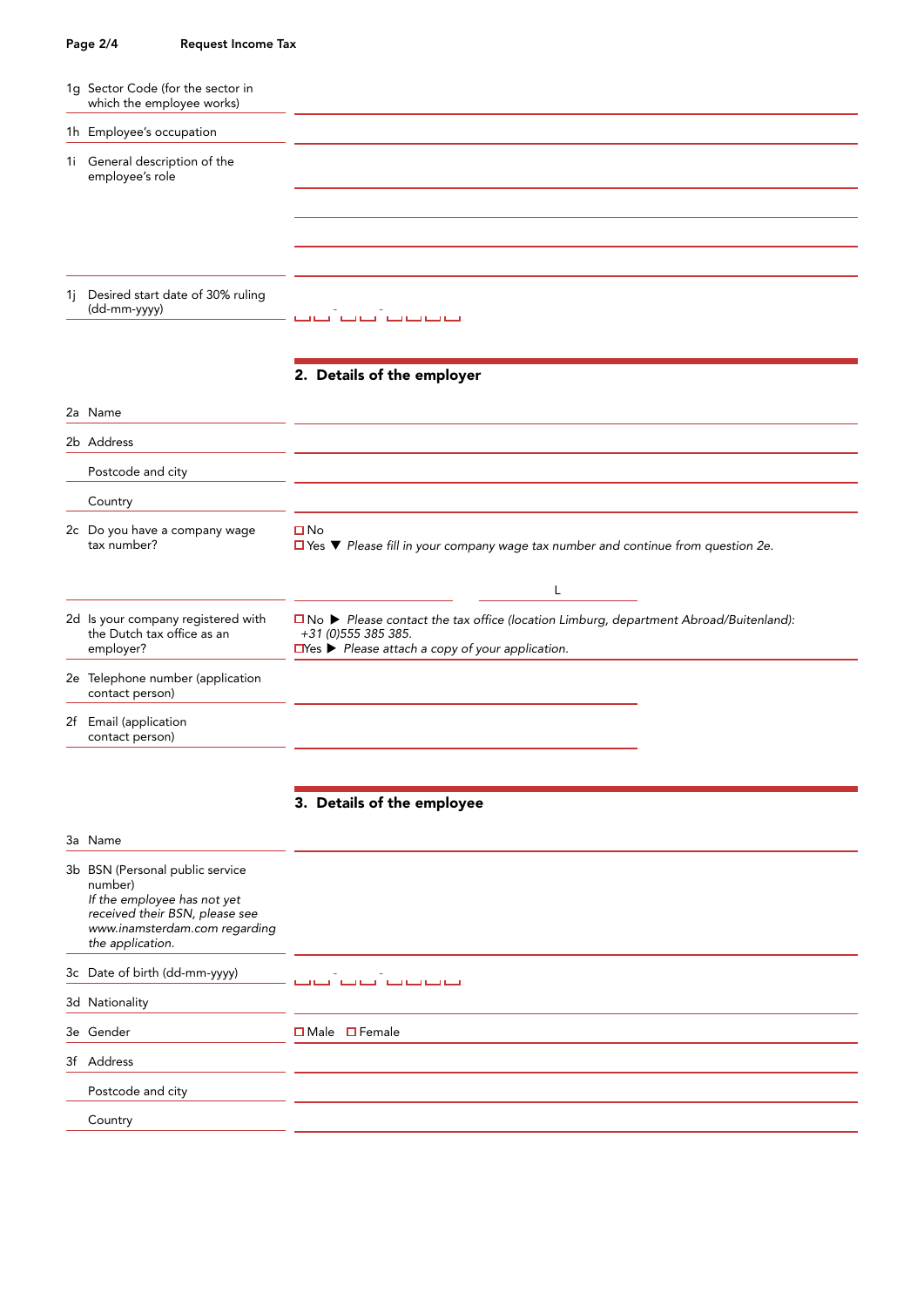prior to their first day of work in

the Netherlands?

Address

## 4. Employment and residence in the Netherlands

4a Did the employee live a minimum  $\Box$  No  $\triangleright$  Unfortunately the employee is not eligible to receive the 30% ruling.<br>distance of 150 km from the  $\Box$  Yes  $\triangleright$  Please fill in their former address. Attach proof of regi

distance of 150 km from the Yes *Please fill in their former addr*ess. Attach proof of registration from the population Dutch border during 24 months register of the town in which they lived.

Postcode and City **Country** 4b When did the employee live at this address? (dd-mm-yyyy) from - - until - - 4c Date of arrival in the Netherlands (dd-mm-yyyy) - - 4d Has the employee worked in the  $\Box$  No Netherlands previously? Yes from - - until - from - - until - from المستحقق المستحقق المستحقق المستحقق المستحقق المستحقق المستحقق المستحقق المستحقق المستحقة المست 4e Has the employee lived in the  $\Box$  No Netherlands previously? Yes from - - until - - ساب بن است تناسل الله بن الله بن الله عليه الله من الله عليه الله عليه الله عليه الله عليه الله عليه الله عليه<br>الله عليه الله عليه الله عليه الله عليه الله عليه الله عليه الله عليه الله عليه الله عليه الله عليه الله عليه from - - until - - 4f Has the employee spent time in  $\Box$  No the Netherlands previously? For  $\Box$  Yes  $\blacktriangleright$  from  $\Box$  -  $\Box$  -  $\Box$  -  $\Box$  -  $\Box$  -  $\Box$  -  $\Box$  -  $\Box$  -  $\Box$  -  $\Box$  -  $\Box$  -  $\Box$  -  $\Box$  -  $\Box$  -  $\Box$  -  $\Box$  -  $\Box$  -  $\Box$  -  $\Box$  -  $\Box$  -  $\Box$  -  $\Box$  -  $\Box$  -  $\Box$  example, for work, holidays or  $f$ amily visits? (See the explanation from  $f$  -  $f$  -  $f$  -  $f$  -  $f$  -  $f$  -  $f$  -  $f$  -  $f$  -  $f$  -  $f$  -  $f$  -  $f$  -  $f$  -  $f$  -  $f$  -  $f$  -  $f$  -  $f$  -  $f$  -  $f$  -  $f$  -  $f$  -  $f$  -  $f$  -  $f$  -  $f$  -  $f$  -  $f$  -  $f$  on the following page.) سانت بن بن الن بن الله الن بن بن بن الن الن الن الن الله عليه الله من الن الله عليه الله عليه الله عليه الله ع<br>الله عليه الله عليه الله عليه الله عليه الله عليه الله عليه الله عليه الله عليه الله عليه الله عليه الله عليه

- 5. Details of the employment contract
- 5a Date on which the employment contract relating to this application was signed or entered into  $\frac{1}{\sqrt{1-\frac{1}{2}}\left(1-\frac{1}{2}\right)}$  -  $\frac{1}{\sqrt{1-\frac{1}{2}}\left(1-\frac{1}{2}\right)}$  -  $\frac{1}{\sqrt{1-\frac{1}{2}}\left(1-\frac{1}{2}\right)}$
- 5b Start date of employment (dd-mm-yyyy) - -